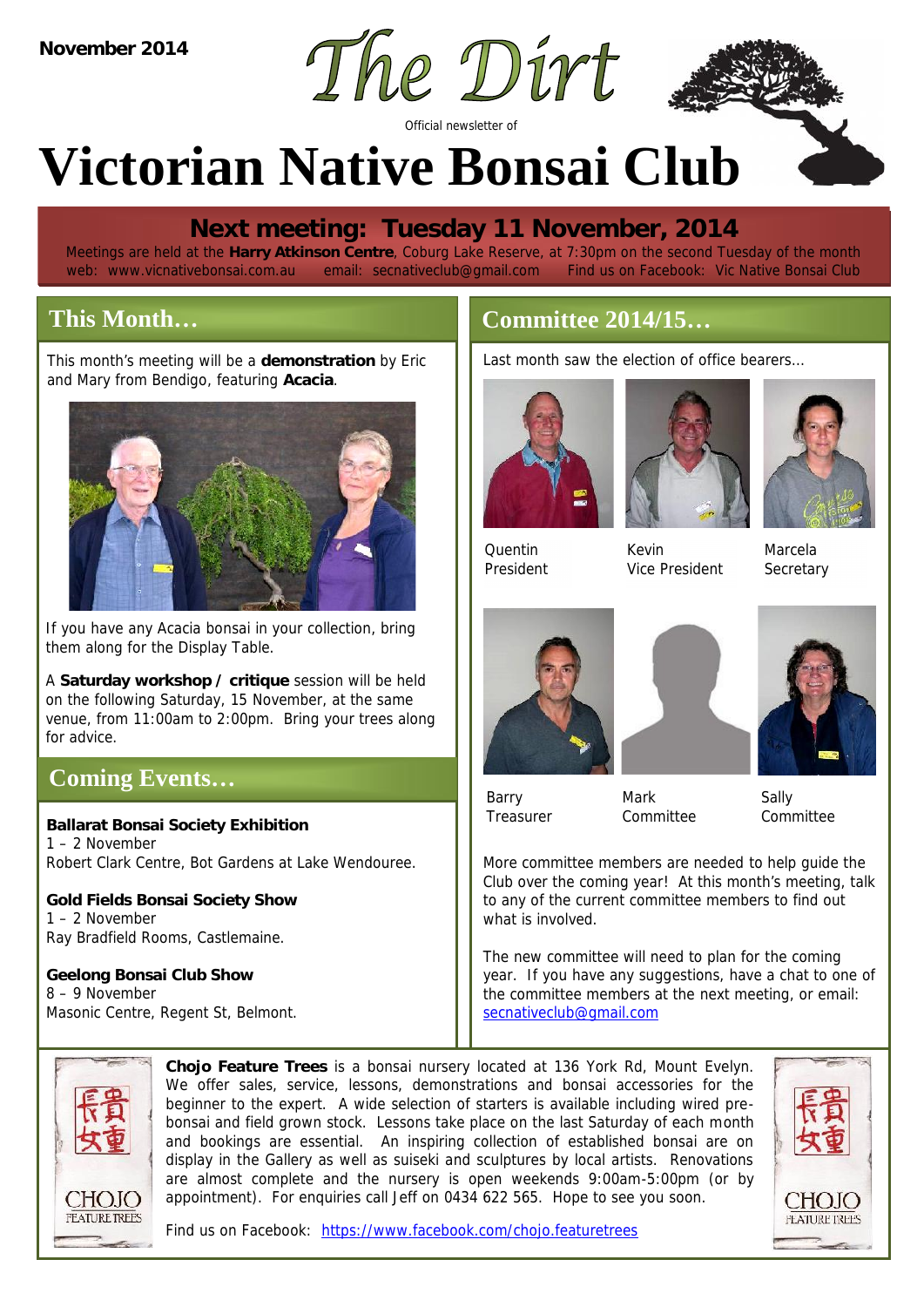#### Page 2

## **Last Meeting…**

Last month's meeting was the AGM…





The President and the Treasurer gave their reports…





Office bearers were elected. Awards were made…

Jasmine won the Junior Encouragement Award and Myles won the Senior Encouragement award…

After the formalities there was a "show & tell" of members' trees from the Display Table…







*Myles Quentin Marcela (Bottle Tree) (Umbrella Tree) (Agonis)*

This was followed by a demo on group plantings. Marcela repotted an existing group…







Quentin created a new group planting with Allocasuarina tube stock…







The planting will be auctioned at the December meeting.

## **Display Table…**

Many members brought along their Australian native bonsai to display…





*Leptospermum*



*Callistemon Kunzea*

#### **Tip…**

"My work is a reflection of my personal feelings and attitude. In making bonsai, I am not too concerned with the final destination, but rather with the joyful process. I enjoy the slow process of revealing the character and identity of the tree…"

*Robert Steven*

### **Library…**

**Bonsai with Australian Native Plants** by Dorothy & Vita Koreshoff



*ISBN:* 0908175663 (pbk.) *Publisher:* Boolarong Publications *Publish Date:* 1999, 1983 *Country of Publication:* Australia

Dorothy and Vita Koreshoff were veritable pioneers of the Australian Bonsai scene, and this book is considered by many to be the Bible of Oz Native Bonsai.

While some of the information may be a little dated now, it is still a good place to start.



**Diatomite**, 2-7mm, 35L bag = \$25

**Orchiata pine bark**, 6-9mm, 40L bag = \$30

*Discounts for bulk purchases!*

**Julie Healy** 0419 870 240 healys@bigpond.com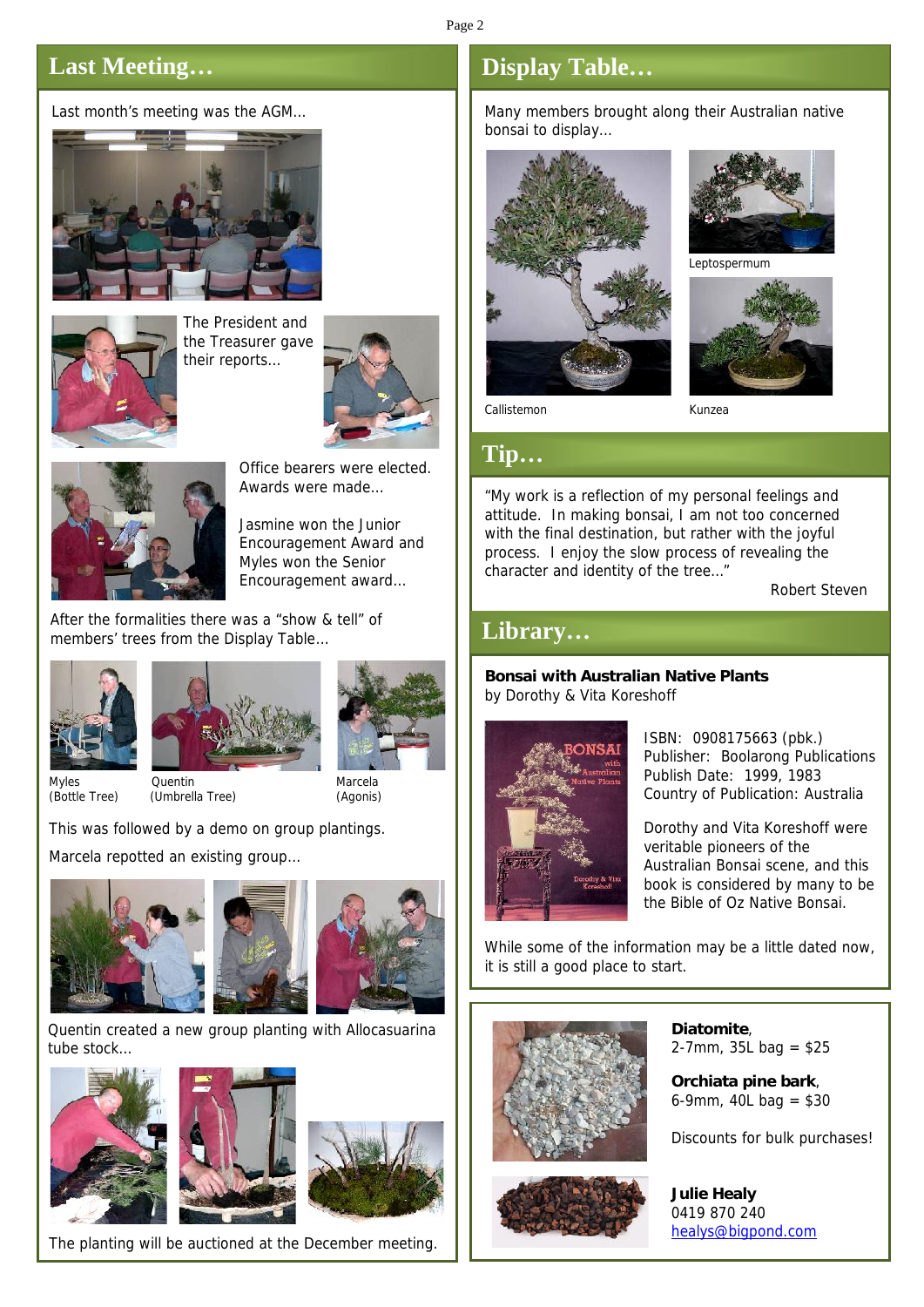#### **Tree Species…**

#### *Acacia Howittii* (Howitts Wattle, Sticky Wattle)

*Acacia* is a genus of around 1200 species, 954 of which are currently recognised as occurring in Australia. The next largest occurrence is in Africa. The plants occur in all Australian states from coastal zones to mountains to the dry inland. Collectively the Australian species are known as "wattles" and one of them, *Acacia pycnantha* (Golden wattle), is the national floral emblem. The green and gold colours of the foliage and flowers have provided Australia's official colours.

*Acacia howittii* is on the list of rare species of Australian plants. In its natural habitat this plant is restricted to a portion of the southern Gippsland hills, between Yarram and Tarra Valley in Victoria, a distance of only 20 km. It is not, however, considered to be under any threat. Indeed, *A. howittii* has been recorded to escape cultivation and occur as a weed of bushland in south eastern Australia.







It is a graceful large shrub or small tree of dense, weeping habit growing up to 8m in height and spreading up to 3m. The foliage is small elliptical phyllodes (leaf stalks or petioles that become vertically flattened, and serve the purpose of leaves) up to 3cm long, light green to dark green in colour and slightly sticky, hence the common name of Sticky Wattle. This stickiness is especially noticeable when the tree is being pruned.

Scented, pale yellow ball-shaped flowers appear in spring, held on short peduncles from the phyllode axils. The fruiting pods which follow are brown and elongated, 4 - 6cm long and 5mm wide.



#### **continued…**

#### *Name derivation:*

*Acacia-* may be from the Greek "to sharpen", referring to the prickly nature of the first species discovered; another opinion refers to the Egyptian thorn (akakia), a species of Acacia which yields gum arabic; *howittii -* in honour of Dr Alfred William Howitt (1830- 1908), an English explorer and botanist.

*Position:* Full sun to part shade. Turn plants regularly to achieve even growth. Will handle light frosts.

*Watering:* They like a lot of water when in active growth. They require less water in winter, although they should never be allowed to dry completely. Good drainage is essential.



*Feeding:* They like lots of fertilizer when in active growth. Use standard native fertilizers like Osmocote Native.

*Repotting:* Roots can be pruned without difficulty if a healthy and fibrous root mass has been obtained. Remove no more than of the super fine root mass. Repotting has been successfully done immediately before regrowth or after flowering in late Spring.

*Pruning:* They must be pruned back hard in early spring (after flowering) as they are prolific growers and will quickly lose their shape. Pruning below a branch junction increases ramification. Selectively prune to achieve the natural bow in a branch by removing growth just below an upward pointing branch. They backbud well and handle cutting back to bare wood so total reshaping is possible. Cut back to bare wood at repotting time if required.

*Wiring:* Branches are brittle and inflexible. Exercise care when attempting to bend a branch. Some die back and loss of vigour has been noticed when branches are bent below horizontal.

*Propagation:* Virtually all acacias are propagated from seed. Recent success has been reported from cuttings as well. Be cautious of the long tap root on collected stock.

*Pests and Diseases:* Borers can be a problem.

*Styles:* Upright styles are more suited to Wattles. To emphasise the weeping habit of *A. howittii*, the lower branches are slightly longer, whilst further up the trunk they are somewhat shorter, thus creating an overall layered effect. The layered foliage on the first branch should have a lower drop than the foliage on the second branch, and so on.

*If your experience with this species is different from the above, or you can add further information, please let us know. Email the Editor: barnesim@bigpond.net.au*